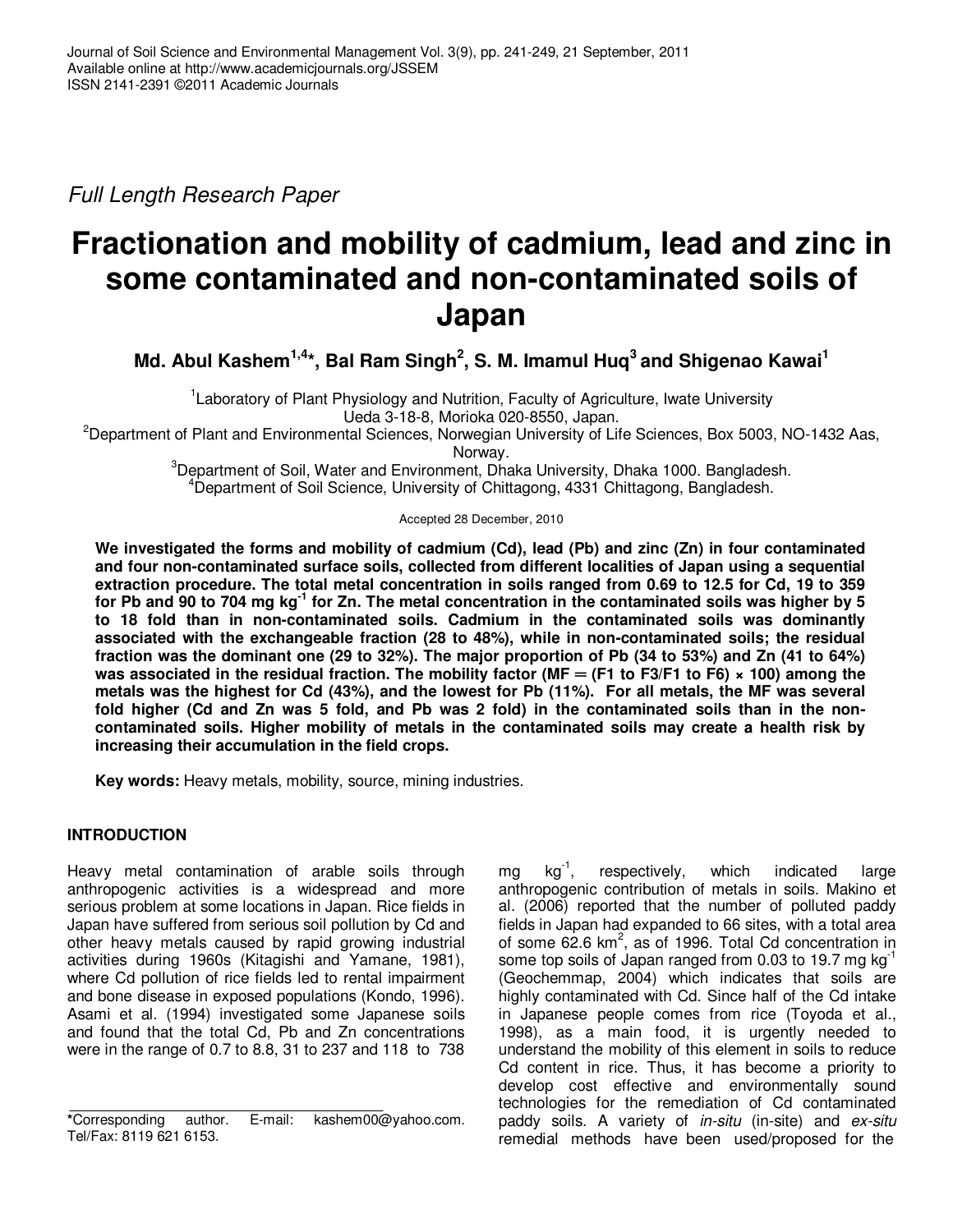restoration of soils contaminated with heavy metals, which warrant investigation of the chemical forms of heavy metals in soils. Total metal concentration in soils is not enough to assess environmental impact of metal contaminants (Jeng and Singh, 1993; Kim and McBride, 2006).

The chemical forms of a trace element determine its behavior in the environment and its remobilization capacity (Ma and Rao, 1997). The use of extract solutions with a gradual increase from least aggressive to most aggressive provides additional information about trace element fractions that may be released from soil phase associations and become available for plant uptake when environmental factors change in the soil. Many of the methods used in the later years are based on the procedure developed by Tessier et al. (1979) to determine the amounts of metals associated with several phases in soils and sediments (Chlopecka et al., 1996; Kaasalainen and Yli-Halla, 2003). Heavy metals are associated with various soil components in different ways and these associations indicate their mobility and availability in soils (Ahumada et al., 1999; Singh, 1996). The chemical forms of heavy metals depend on their origin and physico-chemical properties of soils. The main factors, which affect metal mobility are pH, organic matter content, cation exchange capacity, texture and redox conditions (Kashem and Singh, 2004; Rieuwerts et al., 2006). A large number of sequential extraction procedures have been used to extract trace elements in soils, sediments, sewage sludge and dissolved solids in waters (Kennedy et al., 1997). The methods vary depending on the number of fractions extracted, nature of individual metals, the order of extraction and kind of reagents used. Reagent selectivity and the extent of trace element distribution have been examined and some studies showed poor selectivity (Kheboian and Bauer, 1987) or extensive redistribution (Rendell et al., 1980; Li and Shuman, 1996; Bunzl et al., 1999), while others showed good selectivity and limited redistribution (Kim and Fergusson, 1991). In spite of the limitations in reagent specificity and difficulties of overlap between phases, sequential extraction methods are now widely used to study changes in both soil and sediment pollutant phase associations, because these procedures provide information for both short-term biological uptake and longer-term bioavailability of trace elements (predicting release of elements from non-labile forms into labile forms).

The sequential extraction procedure used here is based on operationally defined mobile (F1 to F3) and immobile (F4 to F6) fractions, employed previously by Kashem and Singh (2001). Information on solid phase speciation of metals in soils and their distribution in contaminated and non-contaminated soils is essential (Davison et al., 2007; Amezcua-Allieri and Rodríguez-Vázquez, 2008). Therefore, this study was undertaken to investigate the chemical fractionation and mobility of Cd, Pb and Zn in selected contaminated and

non-contaminated surface soils of Japan, which may help with the remediation process of heavy metals in contaminated soils.

#### **MATERIALS AND METHODS**

### **Soil sampling**

Four contaminated (Miyagi-1 and 2, Akita and Gumma) and four non-contaminated (Takizawa, Rokuhara, Hachirogata and Isawa) composite soil samples (0 to 15 cm) were collected from different locations of Japan. The Miyagi-1 and 2, and Akita soils were contaminated by surface water passing through mines after different types of industrial operations. The sources of Gumma soil contamination was the Annaka Zn mining industry, located at the Gumma Prefecture of Kanto district. Other seven soils were from different Prefectures of Thohoku district (Table 1). Rice and vegetables are the common agricultural crops. A part of each sample was air-dried, ground and passed through a 2 mm stainless steel screen before use. Some important characteristics of the soils used in this study are presented in Table 1. All analytical work of this study was performed at the Laboratory of Plant Physiology and Nutrition, Iwate University, Japan.

#### **Soil properties and heavy metals fractionation**

Soil pH was measured in a 1:2 soil/water suspension. Soil organic carbon (OC) was determined by wet oxidation method of Walkley and Black (1934). Cation exchange capacity (CEC) was determined by extraction with 1 M NH4OAc (pH 7.0) (Soil Surv. Lab. Staff, 1992). The hydrometer method (Bouyoucos, 1962) was used for the particle size distribution. Total metal concentrations (Cd, Pb and Zn) in the soils were determined by flame atomic absorption spectrophotometry (FAAS) after digestion with nitric-perchloric acid mixture (3:1). The chemical fractionation technique of Kashem and Singh (2001) modified from Tessier et al. (1979) was used. The procedure separates metals into six different fractions nominally described as: water-soluble (F1), exchangeable (F2), carbonatebound (F3), iron and manganese oxides-bound (F4), organic matter-bound, and residual (F6). The experimental details of this procedure are presented in Table 2. Two-gram soil samples were used throughout the experiment. Duplicates analysis was performed for each sample. Heavy metals concentrations in extracts were determined by HITACHI 170-30 flame atomic absorption spectrophotometry (FAAS). The detection limit of Cd, Pb and Zn was <0.03 mg  $L^{-1}$ .

#### **Calculations and statistical analysis**

The results on metal content and distribution are expressed on oven dry weight basis. The relative index was calculated as a mobility factor (MF) (Salbu et al., 1998; Kabala and Singh, 2001) as:  $MF = (F1 + F2 + F3)/(F1 + F2 + F3 + F4 + F5 + F6) \times 100$ . Excel Inc (2003) was used to evaluate the results graphically as percentage of the total metal content and Pearson correlations coefficient by Minitab Inc (1992).

## **RESULTS AND DISCUSSION**

## **Soil characteristics**

Soil pH was between 4.7 in the Miyagi-2 soil to 6.5 in the Isawa soil. Relatively lower pH values in some of these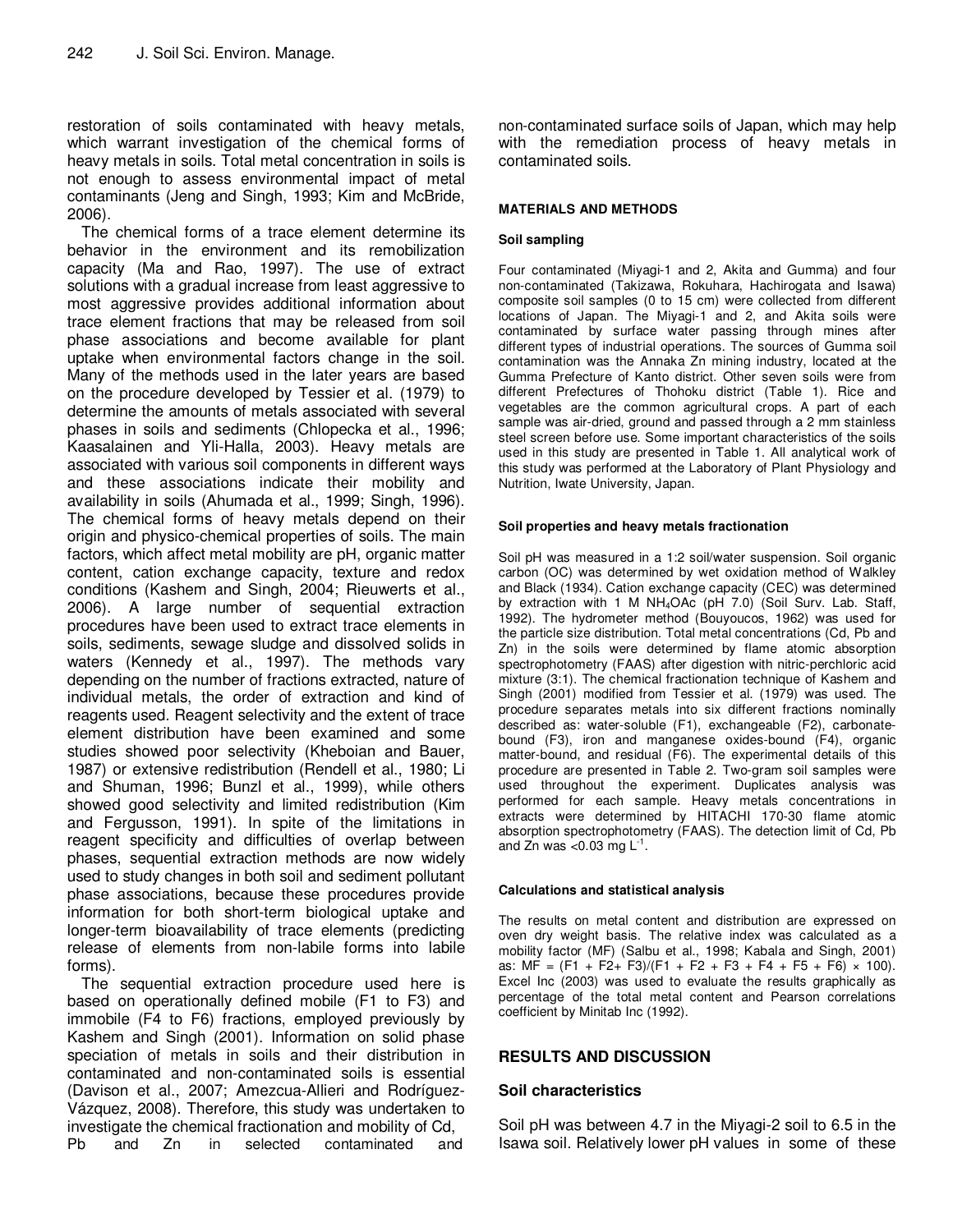**Table 1.** Characteristics of the soils used.

| <b>Soils</b>     | <b>Prefecture (location)</b> | <b>District</b> | Textural class  | pH  | OC(%) | $CEC$ (cmol $kg^{-1}$ ) |
|------------------|------------------------------|-----------------|-----------------|-----|-------|-------------------------|
| Miyagi-1 $(C)$   | Miyagi                       | Thohoku         | Sandy loam      | 5.6 | 3.3   | 25.5                    |
| Miyagi-2 (C)     | Miyagi                       | Thohoku         | Sandy clay loam | 4.7 | 2.4   | 22.4                    |
| Akita (C)        | Akita                        | Thohoku         | Sandy loam      | 5.0 | 5.3   | 19.4                    |
| Gumma (C)        | Gumma                        | Kanto           | Loamy sand      | 4.8 | 2.9   | 9.3                     |
| Takizawa (Nc)    | Iwate                        | Thohoku         | Loamy sand      | 4.9 | 10.3  | 31.4                    |
| Rokuhara (Nc)    | Iwate                        | Thohoku         | Sandy loam      | 5.2 | 11.0  | 45.0                    |
| Hachirogata (Nc) | Akita                        | Thohoku         | Sandy clay loam | 5.8 | 4.1   | 37.1                    |
| Isawa (Nc)       | Iwate                        | Thohoku         | Sand            | 6.5 | 0.3   | 8.6                     |

C- denotes contaminated soil; Nc- denotes non-contaminated soil; OC - denotes organic carbon; CEC - denotes cation exchange capacity.

**Table 2.** Sequential fractionation procedure for heavy metals in soil.

| <b>Step</b>    | <b>Fraction</b>               | <b>Solution</b>                                                  | Reaction time (h) /<br>temperature $(°C)$ | <b>Device</b>                              | Centrifuge (rpm)/<br>filtrate (min) |
|----------------|-------------------------------|------------------------------------------------------------------|-------------------------------------------|--------------------------------------------|-------------------------------------|
| 1              | Water-soluble (F1)            | 20 mL of deionized water                                         | 1/20                                      | Rolling table                              | 10,000/30                           |
| $\overline{2}$ | Exchangeable (F2)             | 20 mL 1 M NH <sub>4</sub> OAc, pH 7                              | 2 h at $20^{\circ}$ C                     | Rolling table                              | 10,000 rpm, 30 min                  |
| 3              | Carbonate bound (F3)          | 20 mL 1 M $NH4OAc$ , pH 5                                        | 2 h at $20^{\circ}$ C                     | Rolling table                              | 10,000 rpm, 30 min                  |
| $\overline{4}$ | Fe and Mn oxide<br>bound (F4) | 20 mL of 0.04 M.<br>$NH2OH.HCl$ in 25% (v/v).<br>Ac, $pH_3$      | 6 h at $80^{\circ}$ C                     | Water bath<br>Occasional manual<br>shaking | 10,000 rpm, 30 min                  |
| 5<br>(F5)      | Organic matter bound          | (i) 15 mL 30% $H_2O_2$ (adj.<br>pH 2),                           | (i) 5.5 h at 80 $^{\circ}$ C              | (i)Occasional manual<br>shaking            | $(i) -$                             |
|                |                               | (ii) 5 mL of 3.2 M $NH4OAc$<br>in 20% ( $v/v$ ) HNO <sub>3</sub> | (ii) 0.5 h at $20^{\circ}$ C              | (ii) Rolling table                         | (ii) 10,000 rpm, 30<br>min          |
| 6              | Residual (F6)                 | 7 M HNO <sub>3</sub>                                             |                                           | Water bath<br>Occasional manual<br>shaking | Filtrate                            |

soils may be assigned to acid effluent coming from near by industrial operations as well as high humus content (Table 1). Soil textural class varied from sand to sandy clay loam. The organic matter (OM) content and cation exchange capacity (CEC) varied in these soils. The Rokuhara soil had 11.0%, while Isawa soil had only 0.3% of OM. Cation exchange capacity varied from 9 to 45 cmol  $kg^{-1}$  (Table 1). The total metal concentration in soils ranged from 0.69 to 12.5 for Cd, 19 to 359 for Pb and 90 to  $704$  mg  $kg<sup>-1</sup>$  for Zn. Generally, the concentrations of most metals were several folds (5 to 18) higher in the contaminated soils than the non-contaminated soils (Table 1 and 3). The highest level of Cd was observed in the Gumma, Pb in the Miyagi-1 and Zn in the Miyagi-2 soils, indicating that the sources of contamination vary for the different soils tested. The source of contamination at the Miyagi location was the contaminated flood waters coming from different industries that elevated metals concentrations in this soil, while for Gumma soil that was the lead and zinc mining industry.

### **Fractionation and distribution of metals**

### **Cadmium**

There was a large variation in the Cd concentrations extracted from individual fractions and among soils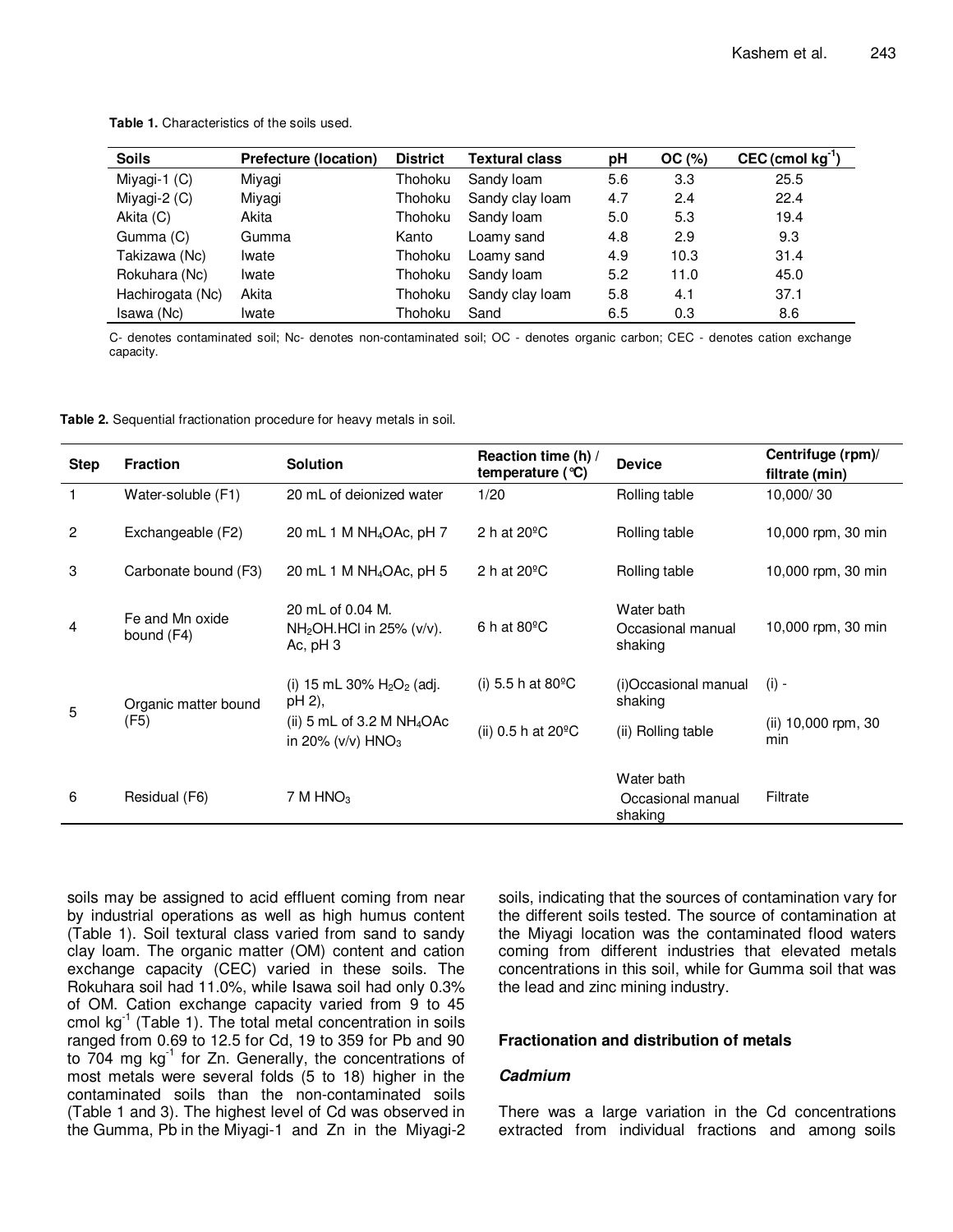| <b>Soils</b>     | F <sub>1</sub> | F <sub>2</sub>            | F <sub>3</sub> | F <sub>4</sub> | F <sub>5</sub> | F <sub>6</sub>   | Sum <sup>K</sup> | $TM^L$ | Recovery (%) | $\overline{\mathsf{MF}}^{\mathsf{M}}$ (%) |
|------------------|----------------|---------------------------|----------------|----------------|----------------|------------------|------------------|--------|--------------|-------------------------------------------|
|                  |                |                           |                |                | Cd             |                  |                  |        |              |                                           |
| Miyagi-1 (C)     | 0.03           | 2.12                      | 1.50           | 1.36           | 0.31           | 0.40             | 5.72             | 5.4    | 105          | 64                                        |
| Miyagi-2 (C)     | 0.14           | 3.81                      | 2.19           | 1.31           | 0.29           | 0.28             | 8.02             | 7.2    | 111          | 77                                        |
| Akita (C)        | 0.07           | 1.43                      | 1.34           | 1.29           | 0.50           | 0.35             | 4.97             | 4.5    | 110          | 57                                        |
| Gumma (C)        | 0.24           | 3.60                      | 3.81           | 2.81           | 0.83           | 1.81             | 13.10            | 12.5   | 104          | 58                                        |
| Takizawa (Nc)    | ND.            | 0.07                      | 0.09           | 0.28           | 0.24           | 0.31             | 0.98             | 1.0    | 98           | 16                                        |
| Rokuhara (Nc)    | <b>ND</b>      | 0.07                      | 0.07           | 0.17           | 0.24           | 0.24             | 0.79             | 0.9    | 88           | 17                                        |
| Hachirogata (Nc) | <b>ND</b>      | 0.10                      | 0.14           | 0.14           | 0.12           | 0.21             | 0.71             | 0.7    | 101          | 34                                        |
| Isawa (Nc)       | <b>ND</b>      | 0.07                      | 0.07           | 0.17           | 0.12           | 0.20             | 0.64             | 0.7    | 91           | 22                                        |
|                  |                |                           |                |                | Pb             |                  |                  |        |              |                                           |
| Miyagi-1 (C)     | <b>ND</b>      | 7                         | 41             | 161            | 28             | 99               | 335              | 359    | 93           | 14                                        |
| Miyagi-2 $(C)$   | <b>ND</b>      | $\ensuremath{\mathsf{3}}$ | 22             | 88             | 17             | 74               | 204              | 238    | 86           | 12                                        |
| Akita (C)        | <b>ND</b>      | $\ensuremath{\mathsf{3}}$ | 11             | 58             | 17             | 96               | 185              | 194    | 95           | 8                                         |
| Gumma (C)        | ND.            | 14                        | 33             | 77             | 18             | 39               | 180              | 193    | 93           | 26                                        |
| Takizawa (Nc)    | <b>ND</b>      | 1                         | $\leq$ 1       | 4              | 3              | 10               | 18               | 19     | 95           | 10                                        |
| Rokuhara (Nc)    | <b>ND</b>      | $\mathbf{1}$              | < 1            | 6              | 4              | 18               | 31               | 38     | 82           | 6                                         |
| Hachirogata (Nc) | <b>ND</b>      | $<$ 1                     | < 1            | 6              | 2              | $\boldsymbol{9}$ | 19               | 22     | 86           | $\boldsymbol{9}$                          |
| Isawa (Nc)       | ND.            | $<$ 1                     | $\leq$ 1       | 8              | 3              | 15               | 27               | 34     | 79           | 5                                         |
| Zn               |                |                           |                |                |                |                  |                  |        |              |                                           |
| Miyagi-1 (C)     | $\mathbf{1}$   | 41                        | 98             | 144            | 30             | 168              | 481              | 508    | 95           | 29                                        |
| Miyagi-2 (C)     | 10             | 60                        | 110            | 132            | 30             | 276              | 619              | 704    | 88           | 29                                        |
| Akita (C)        | $\mathbf{1}$   | $\overline{7}$            | 21             | 177            | 46             | 201              | 454              | 470    | 97           | 6                                         |
| Gumma (C)        | 18             | 51                        | 106            | 129            | 44             | 255              | 603              | 671    | 90           | 29                                        |
| Takizawa (Nc)    | <b>ND</b>      | $<$ 1                     | 1              | 21             | $\overline{7}$ | 55               | 85               | 90     | 94           | $\mathbf 2$                               |
| Rokuhara (Nc)    | <b>ND</b>      | 1                         | 7              | 25             | 15             | 64               | 113              | 138    | 82           | 8                                         |
| Hachirogata (Nc) | <b>ND</b>      | $\mathbf{1}$              | 3              | 17             | 5              | 66               | 92               | 106    | 87           | 4                                         |
| Isawa (Nc)       | <b>ND</b>      | $<$ 1                     | $\overline{c}$ | 29             | 9              | 71               | 112              | 123    | 91           | $\overline{c}$                            |

**Table 3.** Concentrations of Cd, Pb and Zn in individual fractions of soil and the total of soil (mg kg<sup>-1</sup>).

C- Contaminated soil; Nc- Non-contaminated soil; ND-not detected. K Sum of F1 to F6; <sup>L</sup>Total metal concentration (nitric -perchloric extractable); <sup>M</sup> Mobility factor = ((F1 to F3/F1 to F6) $\times$ 100).

(Table 3). In the contaminated soils, the highest amount of Cd (28 to 48%) was in the exchangeable (F2) form and lowest in the residual (F6) form (3 to 14%), while in noncontaminated soils, the distribution was just opposite of the contaminated soils implying that the residual fraction was the highest (29 to 32%) and the exchangeable was the lowest (7 to 15%) (Figure 1). Water soluble Cd was below detection limit in the non-contaminated soils. Water  $(F1)$  plus NH<sub>4</sub>OAc extractable (F2 + F3) metals are defined as mobile fractions. Mobile fractions of Cd (57 to 77%) in contaminated soils was higher than those (17 to 34%) in non-contaminated soils. These results agree with those of Kashem and Singh (2001) and Chlopecka et al. (1996). They reported that heavy metals added to the soils from anthropogenic sources are relatively more mobile than those derived from parent material. From our results, it may be explained that Cd in the contaminated soils may be easily taken up by the crop and it also may constitute potential health and phytotoxicity problems (Udom et al., 2004). The mean proportion of Cd in the

mobile fractions  $(F1 + F2 + F3)$ , oxide  $(F4)$ , organic  $(F5)$ and residual (F6) fractions were 64, 22, 6 and 8%, respectively in the contaminated soils. The corresponding values in the non-contaminated soils were 22, 24, 23, and 31%. These results indicate that contamination increased the values of Cd in mobile fractions with a concomitant decrease in the organic and residual fractions, while opposite was the case with the noncontaminated soils. The proportion of Cd in the F4 bound fractions appeared to be similar in both types of soils (Figure 1). However, the value of Cd association in the oxide bound fraction was fairly low as compared to that reported by other investigators working on contaminated soils (Kashem and Singh, 2001; Chlopecka et al., 1996), where they mentioned that the anthropogenic inputs of Cd appeared to be in an oxide form, which was not the case in the Japanese soils.

Small amount of Cd in the organic matter fraction in contaminated soils is consistent with the low ion adsorption constant of Cd to the organic matter (Baron et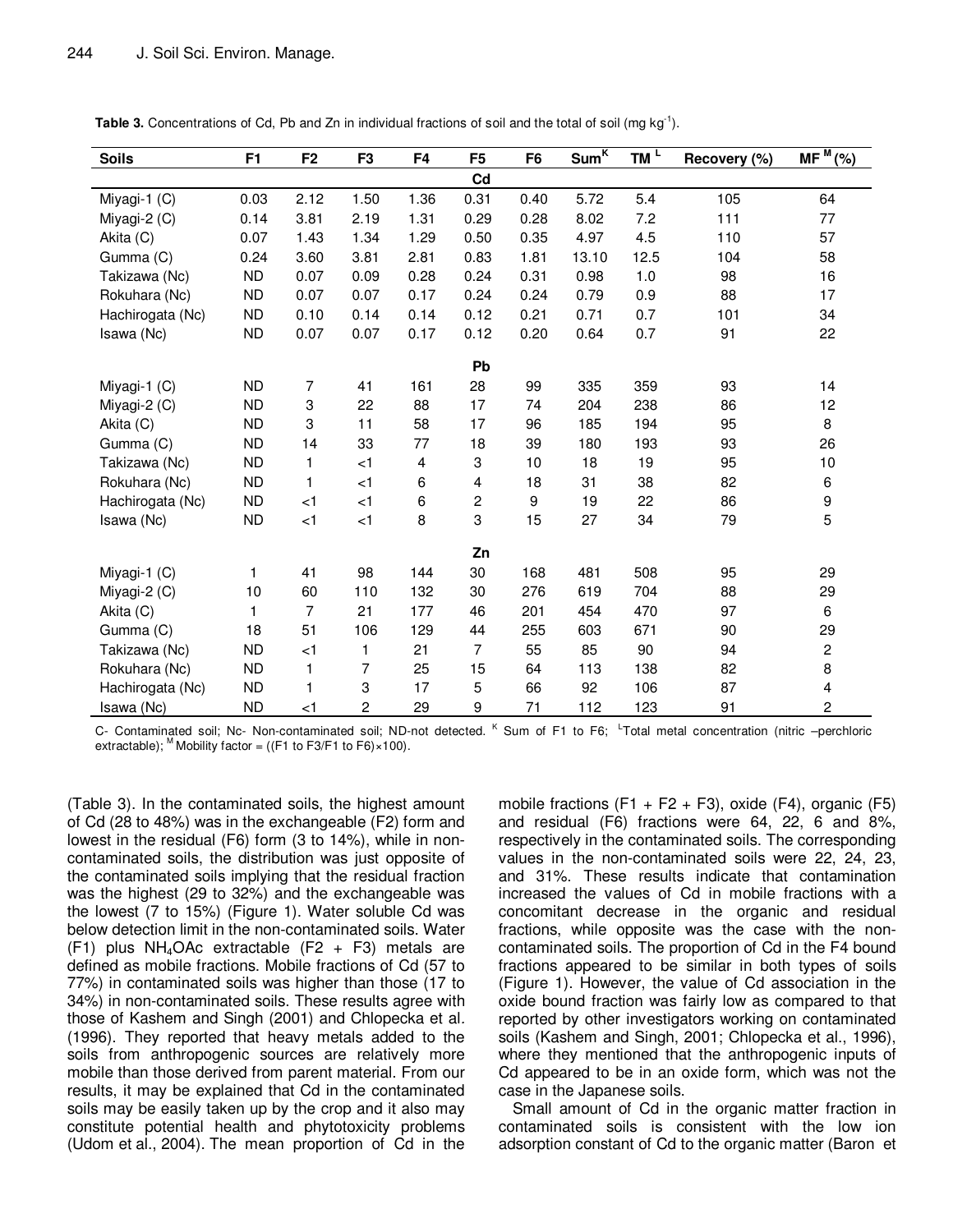

**Figure 1.** Distribution of Cd in various fractions of soils based on total concentration. F1-water soluble, F2-exchangeable, F3-carbonate bound, F4-oxide bound, F5- organic bound, F6-residual.

al., 1990) and with evidence that Cd does not appear to form strong complex with organic carbon (Sposito et al., 1982; Keefer et al., 1984). Relatively, a large amount of Cd in the mobile fraction in the contaminated soils may constitute potential health and phytotoxicity problems because plants do not provide food-chain protection for Cd (McLaughlin et al., 1996).

## **Lead**

Lead was not detected in the water soluble extract. The sum of Pb in the mobile form  $(F2 + F3)$  was 8 to 26% in the contaminated soils, and in the non-contaminated soils, it was 5 to 10% indicating higher mobility of Pb in the contaminated soils (Figure 2). In the contaminated soils, Pb was dominantly associated with the oxide fraction (31 to 48%), while in non-contaminated soils the residual fraction was dominant (52 to 60%) (Figure 2). The dominance of an oxide bound Pb in contaminated soils had been reported by several investigators (Kabala and Singh, 2001; Ahumada et al., 1999; Karczewska, 1996). A study conducted by Chlopeck et al. (1996) on contaminated soils observed that the mean percentage of Pb in the oxide bound fraction was estimated to be 41% while organically bound Pb was accounted for only 10% of total Pb. Despite the fact that Pb has higher affinity to form complex with soil organic matter (Kabata-Pendias and Pendias, 1992), in our study soil, organic matter did not appear to play significant role. Only two soil samples (Takizawa and Rokuhara) (Table 1) with relatively high organic carbon (6%) have proportionately more Pb concentration with the organic fraction (15%) compared with those of lower (≤3%) organic carbon (<10% of total Pb) (Figure 2). This result indicates that the proportion of Pb concentration with organic matter did not seem to increase with the extent of Pb contamination. Similar results were also reported by other investigators (Chlopecka et al., 1996; Kabala and Singh, 2001). Lead distribution in different fractions of soil between Akita and Gumma contaminated soils was found quite different though total Pb concentration was similar in both soils (Table 1). For example, mobile Pb in Gumma soil was 26% while in Akita soil; it was only 8% of total Pb. This might be due to the variation in soil properties, Akita soil has higher content of clay (2.5 times), OC and pH than those in Gumma soil, resulting in high adsorption capacity for Pb and hence resulted less mobile Pb in the Akita soil (Tables 1 and 3).

On the average, the amount of total Pb concentration associated with different fractions in the contaminated soils was in the order: oxide (41%)> residual (35%)>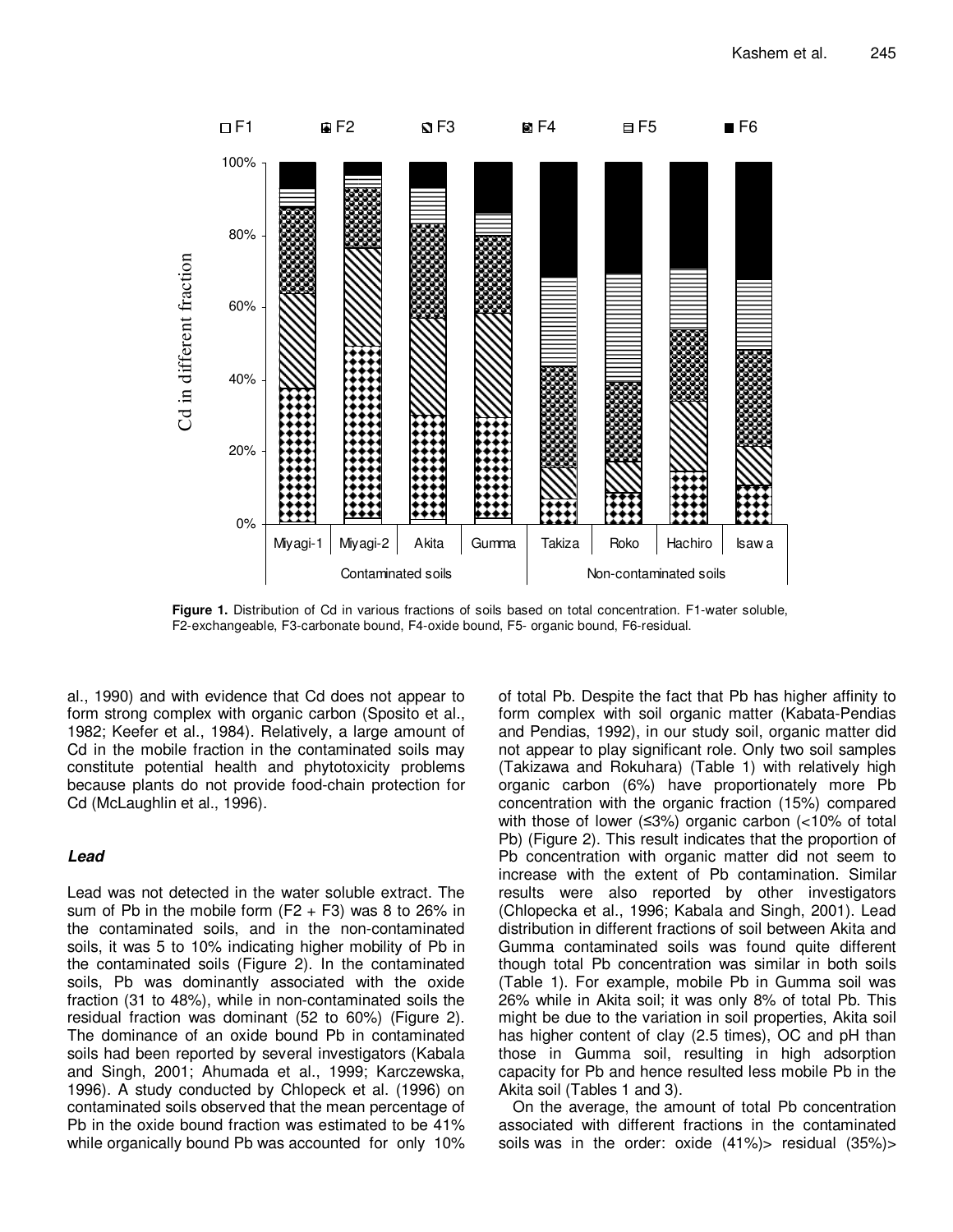

**Figure 2.** Distribution of Pb in various fractions of soils based on total concentration. F1-water soluble, F2-exchangeable, F3-carbonate bound, F4-oxide bound, F5- organic bound, F6-residual.

mobile (15%)> organic (9%) while in the noncontaminated soils was: residual (54%) > oxide (26%) > organic (13%) > mobile (7%).

## **Zinc**

Zinc was present in all fractions in the contaminated soils like those for Cd. Among the fractions, Zn was mostly concentrated in the residual and in the oxide fractions. In the contaminated soils, the amount of Zn present in the residual and in the oxide fractions varied from 35 to 45% and 21 to 39%, respectively, while in the noncontaminated soils the corresponding values were 56 to 72% and 18 to 27% of total Zn. Zinc bound with organic matter was fairly small (<9%) and the difference among the contaminated and non-contaminated soils were negligible. However, the biggest difference was obtained with Zn present in the mobile  $(F1 + F2 + F3)$  fractions between contaminated (6 to 29%) and non-contaminated soils (<2 to 8%) in this study (Figure 3). Akita had lower proportion of mobile Zn (6%), which was similar to noncontaminate soils. On average, the association of Zn in the contaminated soils was 42, 28 and 23% in the residual, oxide and in the mobile fractions, respectively; however, the corresponding values in non-contaminated soils were 64, 23 and 4% of total Zn. Among the nonresidual fractions, the oxides (F4) fraction contained the greatest proportion of Zn in all soils (up to 39% in the Akita soil). This may be partially due to the high stability constants of Zn oxides (Ma and Rao, 1997). Several other investigators have also reported Zn to be associated with Fe-Mn oxides (Kuo et al., 1983; Ma and Rao, 1997; Ramos et al., 1994).

A relatively higher percentage of Zn in the mobile fraction of the contaminated soils as compared to the non-contaminated soils indicates that the anthropogenically added metals remained in the mobile fraction. It seems that when total metal load increase to the soil through human activities, it always increase themobile fraction and hence increase their potential mobility and bioavailability. Xian (1989) found that mobile fraction of Zn (exchangeable plus carbonate) were strongly correlated with Zn uptake by cabbage plants (Brassica oleracea).

## **Mobility of Cd, Pb and Zn in soil**

The mobility factor (MF) varied in individual soils and among metals. In general, the MF values were highest for Cd (43%), and lowest for Pb (<11%), while intermediate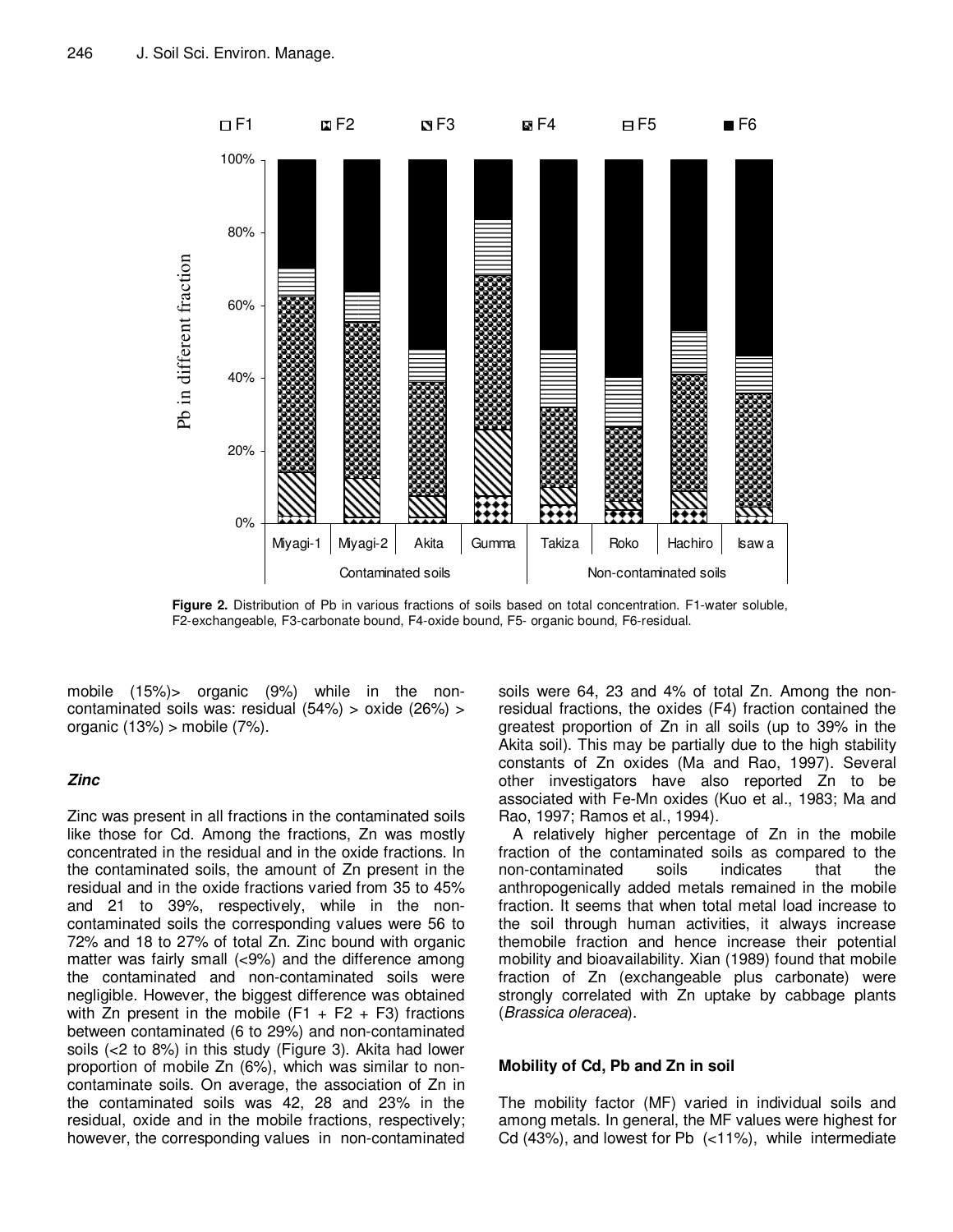

**Figure. 3.** Distribution of Zn in various fractions of soils based on total concentration. F1-water soluble, F2-exchangeable, F3-carbonate bound, F4-oxide bound, F5- organic bound, F6-residual.

for Zn (14%). In the contaminated soils, the MF values were 37, 15 and 23% for Cd, Pb and Zn, respectively; the corresponding values in the non-contaminated soils were 10, 8 and 4%. Among the contaminated soils, the MF values were quite low for Pb of 8% and Zn of 6% in the Akita soil whereas in Gumma soil, MF for Pb and Zn increased up to 29% (Table 3). Many investigators studied the adsorption of heavy metals on soil components such as clay minerals, metal oxides and humic substances. The selectively with which the cationexchange sites of different clay minerals adsorb heavy metals cations was in the order  $Cd < Zn < Pb$  (Abd-Elfattah and Wada, 1981). The selectivity in adsorption of Cd, Zn and Pb on the hydrated oxides and oxides of iron and aluminum was almost same as that on clay minerals (McKenzie, 1980; Benjamin and Leckie, 1981). These results supported well the order of heavy metals in the mobile fractions found in our study. It is also confirmed that Cd will be more mobile than the other two metals. Therefore, Cd is likely to be easily taken up by vegetation grown in contaminated soils.

## **Relationships between total and mobility factor (MF) of metals with soil properties**

The relationship between soil parameters, and the results

of sequential extraction was investigated (Table 4). Soil pH was inversely correlated with total and MF of all three metals, however, significant ( $p \le 0.05$ ) results were obtained only with total Cd and Zn, and with MF-Pb. Soil pH was generally found to be an important inverse predictor of metal extractability (Rieuwerts et al., 2006), adsorption and movement in soils (Matos et al., 2001; Udom et al., 2004). Cation exchange capacity (CEC) also showed similar relationships like those of pH with total metals, but CEC resulted in stronger negative relationship with MF-Cd and Zn than soil pH did (Table 4). It can be inferred from the results that CEC is related to heavy metals mobility in soils. Organic carbon also plays significant negative relationship with MF-Cd in this study. Udom et al. (2004) and Robertson et al. (1982) reported that the CEC and organic matter (OM) contents can be used as good predictors of heavy metals mobility in soils. As the amount of OM increases, there is a tendency for more Cd and Zn to be absorbed on the soil complex and hence reduce their mobility and phytotoxicity levels in soils.

## **Conclusions**

Different geochemical forms of metals are operationally defined by an extraction sequence that follows the order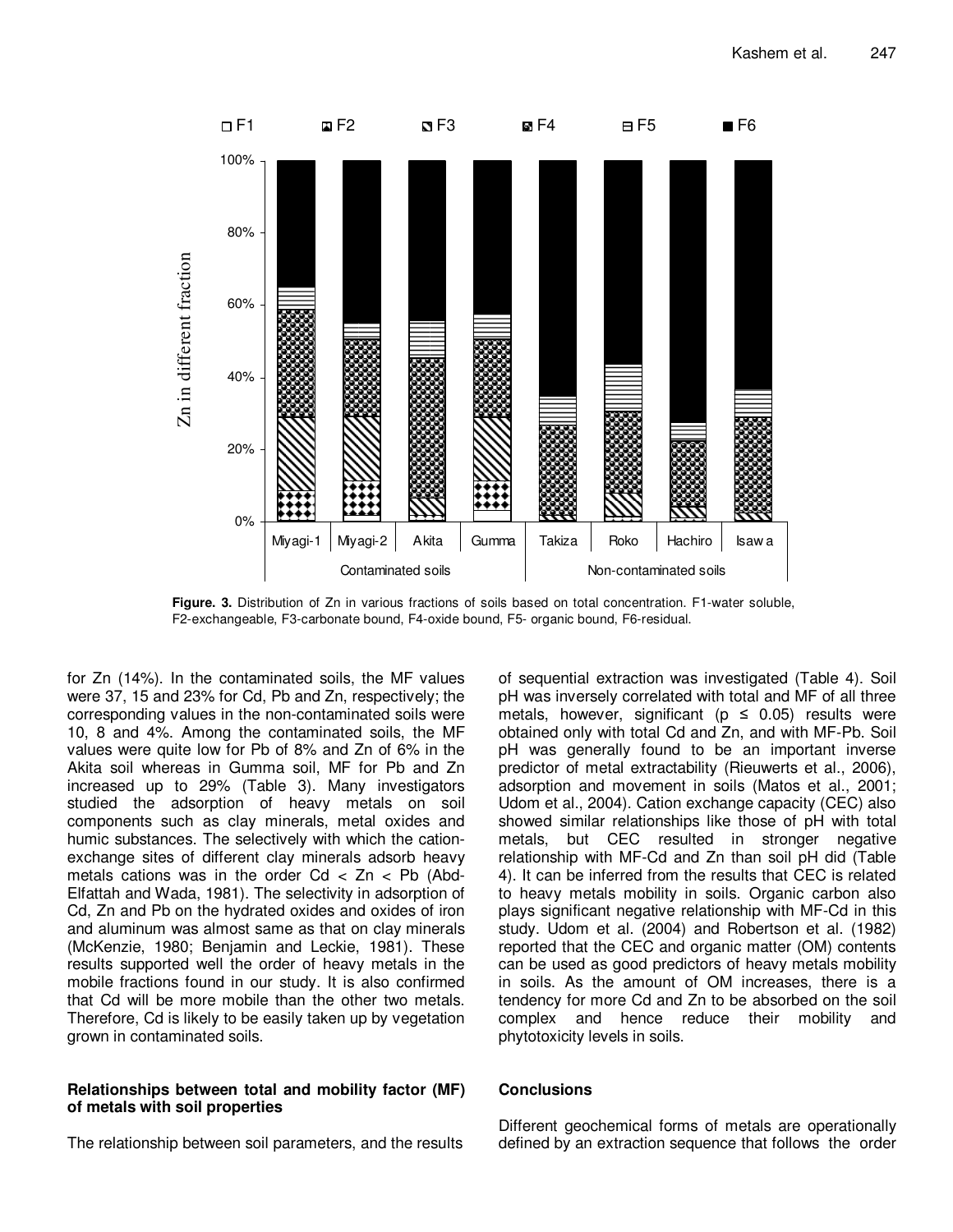| <b>Fraction/Factor</b> | pН         | Organic carbon | <b>CEC</b> |
|------------------------|------------|----------------|------------|
| <b>Total Cd</b>        | $-0.55*$   | $-0.39$        | $-0.70**$  |
| <b>Total Pb</b>        | $-0.32$ ns | $-0.41$ ns     | $-0.46$ ns |
| Total Zn               | $-0.55*$   | $-0.45$ ns     | $-0.64*$   |
|                        |            |                |            |
| MF Cd                  | $-0.40$ ns | $-0.56*$       | $-0.51*$   |
| MF Pb                  | $-0.50*$   | $-0.24$ ns     | $-0.54*$   |
| MF Zn                  | $-0.43$ ns | $-0.40$ ns     | $-0.44$ ns |

**Table 4.** Correlation relationship between total concentration and MF (mobility factor) of Cd, Pd and Zn with soil properties.

\*, \*\* significant at p ≤ 0.05, p ≤ 0.01 probability levels, respectively; ns – non significant.

of decreasing solubility and hence bioavilability. A significant amount of Cd was associated in the mobile fraction while Pb and Zn in the immobile fractions indicating Cd were potentially more bioavialable than other metals. Soil contamination increased the proportion of heavy metals in the mobile fraction by a concomitant decrease in the residual fraction. Therefore, distribution and relative mobility of metals in this study indicates that metals added through industrial activities are more easily mobile and potentially phytoavailable than metals from geological origin.

#### **ACKNOWLEDGEMENTS**

The senior author thanks the Japan Society for the Promotion of Science (JSPS) for providing him a Postdoctoral fellowship to conduct this research work. We wish to thank Mr. Yoshiaki Mukaida of Iwate University for his assistance in this work.

#### **REFERENCES**

- Abd-Elfattah A, Wada K (1981). Adsorption of lead, copper, zinc, cobalt, and cadmium by soil that differ in cation-exchange materials. J. Soil Sci., 32: 271-283.
- Ahumada I, Mendoza J, Ascar L (1999). Sequential extraction of heavy metals in soil irrigated with wastewater. Commun. Soil Sci. Plant Anal., 30: 1507-1519.
- Amezcua-Allieri MA, Lead J, Rodríguez-Vázquez R (2008). Impact on Metal Bioavailability and Plant Uptake during the Bioremediation of a Phenanthrene-Contaminated Soil. Rev. Terra Latinoamericana, 26: 351-359.
- Asami T, Kubota M, Orikasa K (1994). Distribution of different fractions of cadmium, zinc, lead and copper in unpolluted and polluted soils. Water Air Soil Plollut., 83: 187-194.
- Baron J, Legret M, Astruc M (1990). Study of interactions between heavy metals and sewage sludge. Determination of stability constant and complexation capacities of complexes formed with Cu and Cd. Environ. Technol., 11: 151-162.
- Benjamin MM, Leckie JO (1981). Competitive adsorption of Cd, Cu, Zn and Pb on amorphous iron hydroxides. J. Colloid Interface Sci., 83: 410-419.
- Bouyoucos GJ (1962). Hydrometer method improved for making particle size analysis of soils. Agron. J., 54: 464-465.

Bunzl K, Trautmannsheimer M, Schramel P (1999). Partitioning of

heavy metals in a soil contaminated by slag: A redistribution study. J. Environ. Qual., 28: 1168-1173.

- Chlopecka A, Bacon JR, Wilson MJ, Kay J (1996). Forms of cadmium, lead and zinc in contaminated soils from south west Poland. J. Environ. Qual., 25: 69-79.
- Davison W, Zhang H, Warnken KW (2007). Theory and applications of DGT measurements in soils and sediments. In Passive sampling techniques in environmental monitoring, Greenwood R., Mills, G., Vrana, B. (eds). Compr. Anal. Chem. Ser. Elsevier, Amsterdam, pp. 353-378.
- Excel Inc (2003). Microsoft Excel for Windows, Microsoft Corporation.
- Geochemmap (2004). http://www.aist.go.jp/RIODB/geochemmap/zenkoku/zenkoku.htm.
- Jeng AS, Singh BR (1993). Partitioning and distribution of cadmium and zinc in selected cultivated soils in Norway. Soil Sci., 156: 240-250.
- Kaasalainen M, Yli-Halla M (2003). Use of sequential extraction to assess metal portioning in soils. Environ. Pollut., 126: 225-233.
- Kabala C, Singh BR (2001). Fractionation and mobility of copper, lead and zinc in soil profiles in the vicinity of a copper smelter. J. Environ. Qual., 30: 485-492.
- Kabata-Pendias A, Pendias H (1992). Trace elements in soils and plants. CRC Press. Boca Raton, FL.
- Karczewska A (1996). Metal species distribution in top-and sub-soil in an area affected by copper smelter emissions. Appl. Geochem., 11: 35-42.
- Kashem MA, Singh BR (2001). Solid phase speciation of Cd, Ni and Zn in some contaminated and non-contaminated tropical soils. In: I. K. Iskandar and M. B. Krikham (eds). Trace Elements in Soil. Bioavailability, Flux and Transfer, Lewis publishers, CRS press. Boca Raton, FL., pp. 213-227.
- Kashem MA, Singh BR (2004). Transformation in solid phase species of metals as affected by flooding and organic matter additions in contaminated soils. Commun. Soil Sci. Plant Anal., 35: 1435-1456.
- Keefer RF, Codling EE, Singh RN (1984). Fractionation of metal organic complexes extracted from a sewage sludge-amended soil. Soil Sci. Soc. Am. J., 48: 1054-1059.
- Kennedy VH, Sanchez AL, Oughton DH, Rowland AP (1997). Use of single and sequential chemical extractants to assess radionuclide and heavy metal availability from soils for root uptake. Analyst, 122: R89-R100.
- Kheboian C, Bauer CF (1987). Accuracy of selective extraction procedure for metal speciation in model aquatic sediments. Anal. Chem., 59: 1417-1423.
- Kim B, McBride MB (2006). A test of sequential extractions for determining metal speciation in sewage sludge-amended soils. Environ. Pollut., 144: 475-482.
- Kim ND, Fergusson FJ (1991). Effectiveness of commonly used sequential extraction techniques in determining the speciation of cadmium in soils. Sci. Total Environ., 105: 190-209.
- Kitagishi K, Yamane I (1981). Preface. In: K. Kitagishi and I. Yamane (eds). Heavy metal pollution in soils of Japan. Japan Scientific Societies, Tokyo, p. 11.
- Kondo K (1996). Incidence of Minamata disease in communities along